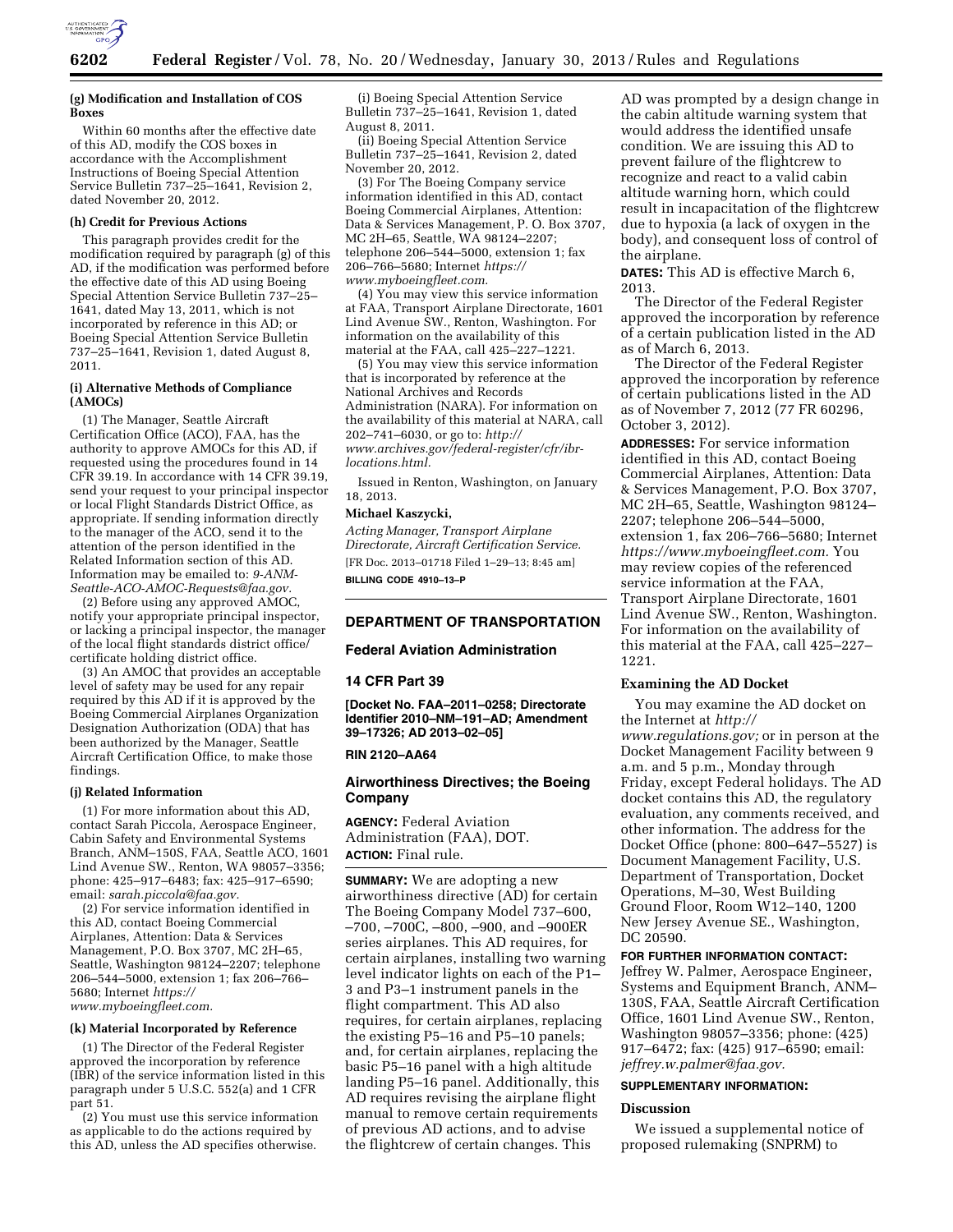amend 14 CFR part 39 to include an AD that would apply to the specified products. The SNPRM published in the **Federal Register** on August 27, 2012 (77 FR 51724). The original NPRM (76 FR 16579, March 24, 2011) proposed to require, for certain airplanes, installing two warning level indicator lights on each of the P1–3 and P3–1 instrument panels in the flight compartment. The original NPRM also proposed to require revising the airplane flight manual (AFM) to remove certain requirements of previous AD actions, and to advise the flightcrew of the following changes: revised non-normal procedures to use when a cabin altitude warning or rapid depressurization occurs, and revised cabin pressurization procedures for normal operations. The SNPRM proposed to add airplanes to the applicability; add airplanes to the installation requirement, including, for certain airplanes, replacing the existing P5–16 and P5–10 panels; and, for certain airplanes, replacing the basic P5–16 panel with a high altitude landing P5–16 panel.

### **Comments**

We gave the public the opportunity to participate in developing this AD. The following presents the comments received on the proposal (77 FR 51724, August 27, 2012) and the FAA's response to each comment.

## **Request To Exclude Airplanes With Certain Variable Numbers From Paragraph (i) of the SNPRM (77 FR 51724, August 27, 2012)**

Boeing asked that paragraph (i) of the SNPRM (77 FR 51724, August 27, 2012) be changed to exclude airplanes with certain variable numbers, instead of excluding Groups 24, 25, and 27 through 33 airplanes identified in Boeing Alert Service Bulletin 737– 31A1332, Revision 3, dated March 28, 2012. Boeing stated that excluding credit for Groups 24, 25, and 27 through 33 airplanes excludes credit for approximately 655 Model 737NG airplanes on which the actions specified in Boeing Alert Service Bulletin 737– 31A1332, Revision 1, dated June 24, 2010; or Revision 2, dated August 18, 2011; might have been accomplished previously. Boeing also noted that there is a conflict between these service bulletin revisions for the Model 737NG airplanes having line numbers 1 through 740 inclusive and included in the applicability specified in AD 2009–16– 07, Amendment 39–15990 (74 FR 41607, August 18, 2009), which was referred to under ''Related Rulemaking'' in the SNPRM. Boeing stated that only 87 airplanes having certain variable

numbers have an actual conflict. Boeing also stated that the overlap between groups may be isolated to airplanes on which certain actions in the referenced service information were done, and if those airplanes have not had the overlap between groups, credit should be given for accomplishing this service information.

We agree that replacing Groups 24, 25, and 27 through 33 airplanes identified in Boeing Alert Service Bulletin 737–31A1332, Revision 3, dated March 28, 2012, with the specified airplane variable numbers more clearly identifies the airplanes that should be excluded in paragraphs (i)(1) and (i)(2) of this AD. This change excludes a smaller group of airplanes from those credit paragraphs. We have changed paragraphs (i)(1) and (i)(2) of this AD accordingly.

We do not agree with giving credit for airplanes on which certain actions have been done and that might not overlap between groups. Doing so would require additional research into the detailed maintenance history of each affected airplane, which would unduly delay issuance of this AD. Operators of the affected airplanes may request approval of an alternative method of compliance (AMOC) under the provisions of paragraph (m) of this AD if substantiating data are provided. We have made no change to the AD in this regard.

# **Request To Correct AFM Reference to Target Speed**

Delta Airlines (DAL) asked that the target speed identified in paragraph (j)(2)(iv) of the SNPRM (77 FR 51724, August 27, 2012) be corrected. DAL stated that if an emergency descent is required, the target speed in the SNPRM is given as ''MO/MMO''; however, in the original NPRM (76 FR 16579, March 24, 2011), the correct target speed was given as ''VMO/MMO.'' DAL noted that the current target speed of ''MO/MMO'' is incorrect and should be changed back to ''VMO/MMO.''

We agree that the published version of the target speed identified in paragraph (j)(2)(iv) of the SNPRM (77 FR 51724, August 27, 2012) is incorrect. The correct target speed, ''VMO/MMO,'' is specified in paragraph (j)(2)(iv) of this AD.

# **Request To Include Revised Service Information**

United Airlines (UA) asked that the SNPRM (77 FR 51724, August 27, 2012) include Revision 4 of Boeing Alert Service Bulletin 737–31A1332. UA stated that Boeing is in the process of revising Boeing Alert Service Bulletin

737–31A1332, Revision 3, dated March 28, 2012, and added that it has reviewed the preliminary release of Revision 4.

We do not agree to include Revision 4 of Boeing Alert Service Bulletin 737– 31A1332 in this AD because it has not yet been issued. We do not consider that delaying this action until after the manufacturer revises the service bulletin is warranted. We also cannot use the phrase, ''or later FAA-approved revisions,'' in an AD when referring to the service document because doing so violates Office of the Federal Register (OFR) regulations for approval of materials ''incorporated by reference'' in rules.

To allow operators to use later revisions of the referenced document (issued after publication of the AD), either we must revise the AD to reference specific later revisions, or operators must request approval to use later revisions as an AMOC with this AD under the provisions of paragraph (m) of this AD. However, once Revision 4 of Boeing Alert Service Bulletin 737– 31A1332 is released, we will consider issuing a global AMOC to allow operators to use that revision for accomplishing the requirements of this AD. We have not changed the AD in this regard.

# **Request To Clarify Component Service Bulletin References**

DAL asked that the final rule clarify that the rework specified in the BAE Systems component service bulletins identified in certain notes in Boeing Alert Service Bulletin 737–31A1332, Revision 3, dated March 28, 2012, does not have to be done by using every component service bulletin listed. DAL added that by specifying only those component service bulletins applicable to the dash number part being reworked, the intent of the notes would not have to be interpreted.

We agree to provide clarification. Operators may refer to the part numbers identified in Section 1.A., ''Planning Information—Effectivity,'' of the service information specified in note rows (a) and (b) of Figure 1 and note rows (a) and (b) of Figure 2 of Boeing Alert Service Bulletin 737–31A1332, Revision 3, dated March 28, 2012, to determine which service information may be used as guidance for rework of a given panel. We have added a new Note 1 to paragraph (g) of this AD (and reidentified subsequent notes) to provide clarification.

# **Request To Add Repair Language to AMOC Paragraph**

Boeing asked that repair approval by a Boeing Commercial Airplanes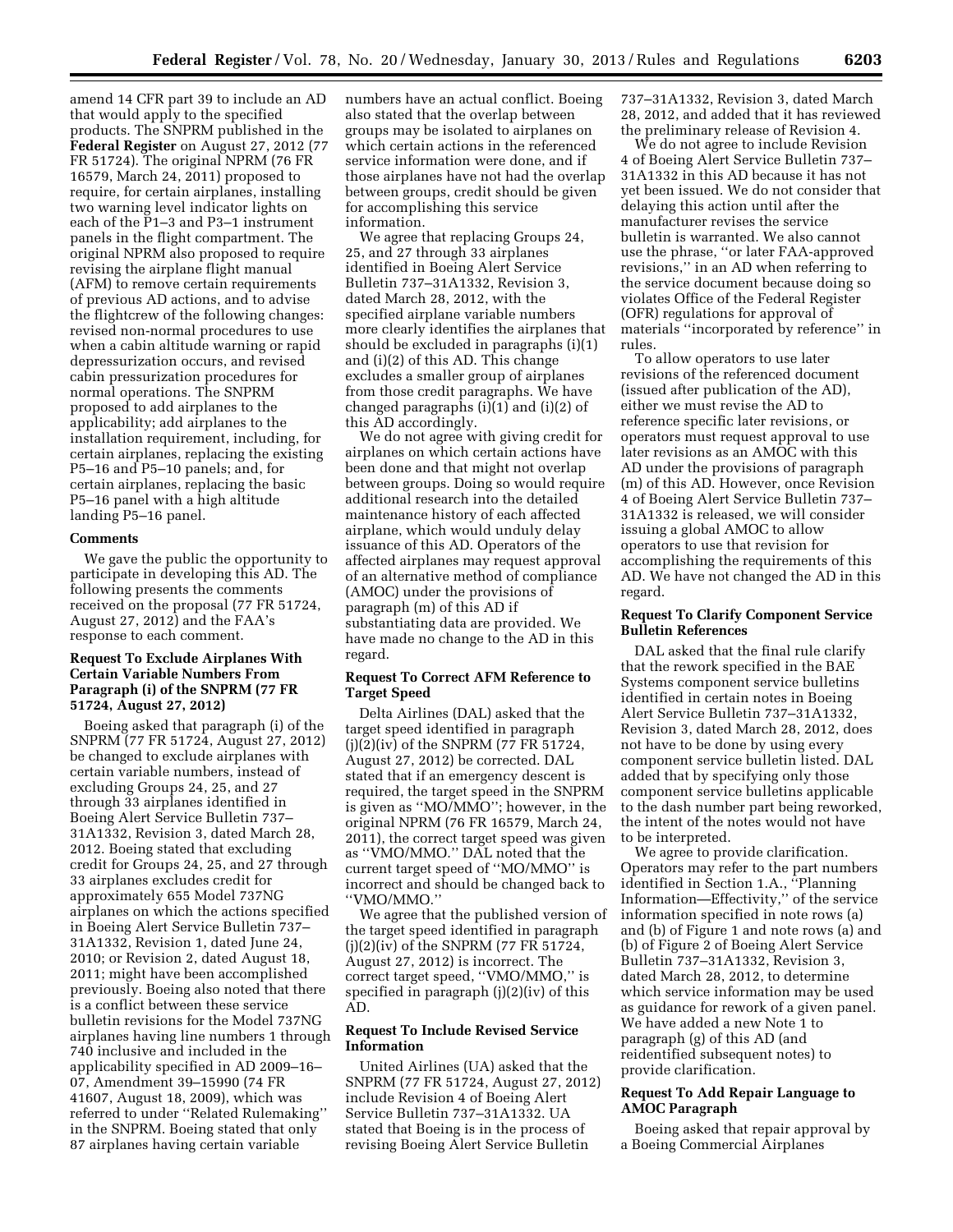Organization Designation Authorization (ODA) be added to the AMOC language in paragraph (m) of the SNPRM (77 FR 51724, August 27, 2012). Boeing stated that this delegation of authority to approve an AMOC for any repair should be included in the AD.

We agree with the commenter for the reason provided. We have added a new paragraph (m)(3) to this AD to include

the standard ODA repair delegation of authority language.

# **Conclusion**

We reviewed the relevant data, considered the comments received, and determined that air safety and the public interest require adopting the AD with the changes described previously. We determined that these changes will

## TABLE—ESTIMATED COSTS

not increase the economic burden on any operator or increase the scope of the AD.

# **Costs of Compliance**

We estimate that this AD affects 870 airplanes of U.S. registry. The following table provides the estimated costs for U.S. operators to comply with this AD.

| Action                                         | Work hours        | Average labor<br>rate per hour | Parts                           | Cost per product                 | Number of<br>U.S.-<br>registered<br>airplanes | Fleet cost                                                |
|------------------------------------------------|-------------------|--------------------------------|---------------------------------|----------------------------------|-----------------------------------------------|-----------------------------------------------------------|
| Installation of warn-<br>ing indicator lights. | Between 34 and 84 | \$85                           | Between \$2,172<br>and \$5.238. | Between \$5,062<br>and \$12,378. | 870                                           | Between<br>\$4,403,940 and<br>\$10,768,860.<br>\$147.900. |
| AFM revision                                   |                   | 85                             | \$0                             | \$170                            | 870                                           |                                                           |

# **Authority for This Rulemaking**

Title 49 of the United States Code specifies the FAA's authority to issue rules on aviation safety. Subtitle I, Section 106, describes the authority of the FAA Administrator. Subtitle VII, Aviation Programs, describes in more detail the scope of the Agency's authority.

We are issuing this rulemaking under the authority described in Subtitle VII, Part A, Subpart III, Section 44701, ''General requirements.'' Under that section, Congress charges the FAA with promoting safe flight of civil aircraft in air commerce by prescribing regulations for practices, methods, and procedures the Administrator finds necessary for safety in air commerce. This regulation is within the scope of that authority because it addresses an unsafe condition that is likely to exist or develop on products identified in this rulemaking action.

## **Regulatory Findings**

We have determined that this AD will not have federalism implications under Executive Order 13132. This AD will not have a substantial direct effect on the States, on the relationship between the national government and the States, or on the distribution of power and responsibilities among the various levels of government.

For the reasons discussed above, I certify that this AD:

(1) Is not a ''significant regulatory action'' under Executive Order 12866,

(2) Is not a ''significant rule'' under DOT Regulatory Policies and Procedures (44 FR 11034, February 26, 1979),

(3) Will not affect intrastate aviation in Alaska, and

(4) Will not have a significant economic impact, positive or negative, on a substantial number of small entities under the criteria of the Regulatory Flexibility Act.

# **List of Subjects in 14 CFR Part 39**

Air transportation, Aircraft, Aviation safety, Incorporation by reference, Safety.

### **Adoption of the Amendment**

Accordingly, under the authority delegated to me by the Administrator, the FAA amends 14 CFR part 39 as follows:

# **PART 39—AIRWORTHINESS DIRECTIVES**

■ 1. The authority citation for part 39 continues to read as follows:

**Authority:** 49 U.S.C. 106(g), 40113, 44701.

# **§ 39.13 [Amended]**

■ 2. The FAA amends § 39.13 by adding the following new airworthiness directive (AD):

**2013–02–05 The Boeing Company:**  Amendment 39–17326; Docket No. FAA– 2011–0258; Directorate Identifier 2010–NM– 191–AD.

## **(a) Effective Date**

This airworthiness directive (AD) is effective March 6, 2013.

#### **(b) Affected ADs**

This AD affects the ADs identified in paragraphs (b)(1), (b)(2), and (b)(3) of this AD. This AD does not supersede the requirements of these ADs.

(1) AD 2003–14–08, Amendment 39–13227 (68 FR 41519, July 14, 2003).

(2) AD 2006–13–13, Amendment 39–14666 (71 FR 35781, June 22, 2006; corrected July 3, 2006 (71 FR 37980)).

(3) AD 2008–23–07, Amendment 39–15728 (73 FR 66512, November 10, 2008).

## **(c) Applicability**

This AD applies to The Boeing Company Model 737–600, –700, –700C, –800, –900, and –900ER series airplanes, certificated in any category, as identified in Boeing Alert Service Bulletin 737–31A1332, Revision 3, dated March 28, 2012.

# **(d) Subject**

Air Transport Association (ATA) of America Code 31, Instruments.

### **(e) Unsafe Condition**

This AD was prompted by a design change in the cabin altitude warning system that would address the identified unsafe condition. We are issuing this AD to prevent failure of the flightcrew to recognize and react to a valid cabin altitude warning horn, which could result in incapacitation of the flightcrew due to hypoxia (a lack of oxygen in the body), and consequent loss of control of the airplane.

### **(f) Compliance**

Comply with this AD within the compliance times specified, unless already done.

## **(g) Installation**

Within 36 months after the effective date of this AD: Install two warning level indicator lights on each of the P1–3 and P3– 1 instrument panels in the flight compartment, and, as applicable, replace the existing P5–16 and P5–10 panels, in accordance with the Accomplishment Instructions of Boeing Alert Service Bulletin 737–31A1332, Revision 3, dated March 28, 2012.

**Note 1 to paragraph (g) of this AD:** Note rows (a) and (b) of Figures 1 and 2 of Boeing Alert Service Bulletin 737–31A1332, Revision 3, dated March 28, 2012, provide additional guidance for reworking the P1–3 and P3–1 panels to new part numbers. Section 1.A., "Planning Information-Effectivity,'' of the documents specified in those note rows identify part numbers to which those documents apply.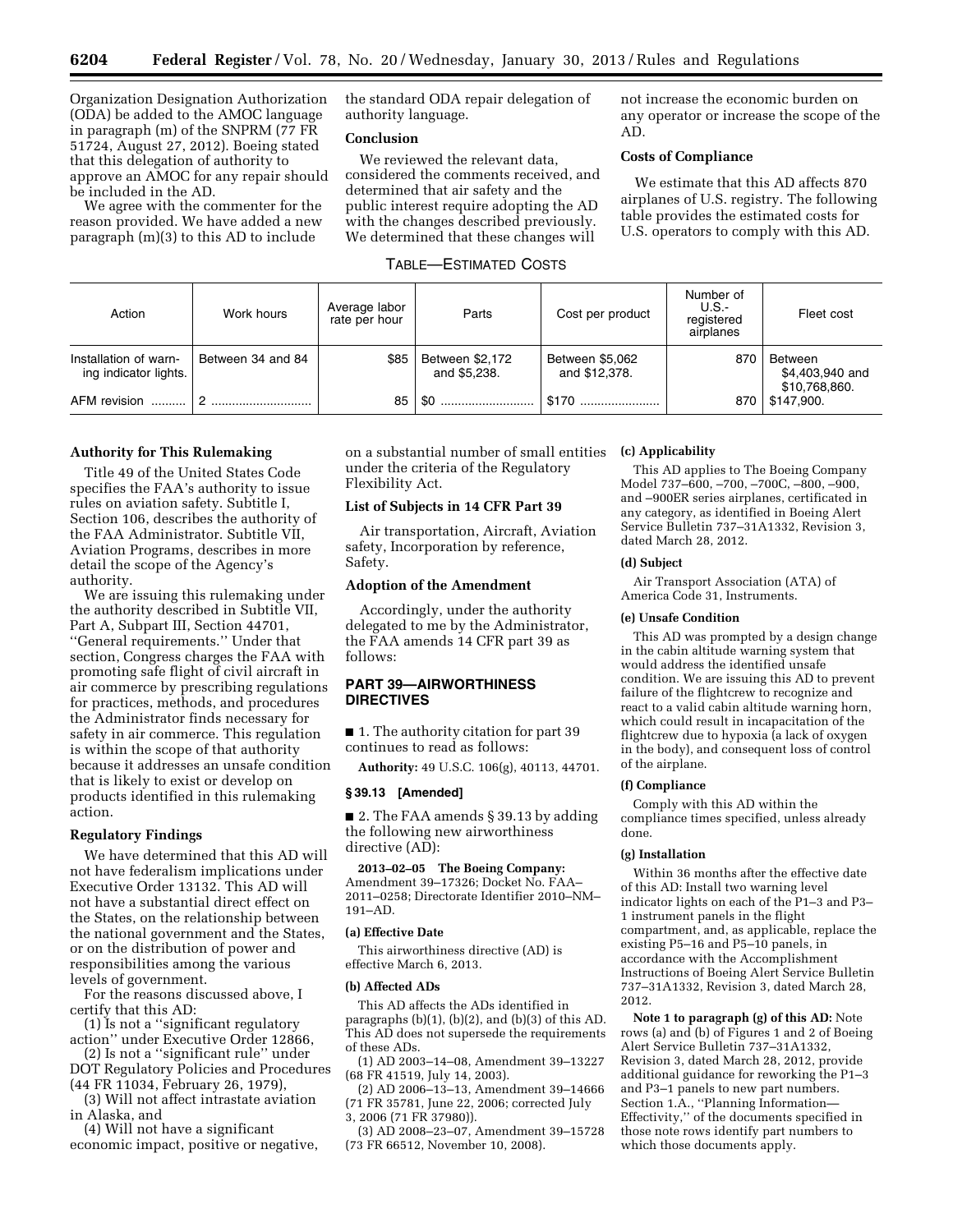### **(h) Concurrent Requirements**

For Group 21, Configuration 2 airplanes, as identified in Boeing Alert Service Bulletin 737–31A1332, Revision 3, dated March 28, 2012: Prior to or concurrently with doing the actions required by paragraph (g) of this AD, replace the basic P5–16 panel with a high altitude landing P5–16 panel, in accordance with the Accomplishment Instructions of Boeing Service Bulletin 737–21–1171, dated February 12, 2009.

# **(i) Credit for Previous Actions**

(1) For Group 1 airplanes identified in Boeing Alert Service Bulletin 737–31A1332, Revision 1, dated June 24, 2010; except airplanes having variable numbers YA001 through YA019 inclusive, YA201 through YA203 inclusive, YA231 through YA242 inclusive, YA251, YA252, YA271, YA272, YA301, YA302, YA311, YA312, YA501 through YA508 inclusive, YA541, YA701, YA702, YC001 through YC007 inclusive, YC051, YC052, YC101, YC102, YC111, YC121, YC301, YC302, YC321 through YC330 inclusive, YC381, YC401 through YC403 inclusive, YC501, YC502, and YE001 through YE003 inclusive: This paragraph provides credit for the actions required by paragraph (g) of this AD, if those actions were performed before the effective date of this AD using Boeing Alert Service Bulletin 737– 31A1332, Revision 1, dated June 24, 2010.

(2) For airplanes identified in Boeing Alert Service Bulletin 737–31A1332, Revision 2, dated August 18, 2011; except airplanes identified in paragraph (i)(3) of this AD and airplanes having variable numbers YA001

through YA019 inclusive, YA201 through YA203 inclusive, YA231 through YA242 inclusive, YA251, YA252, YA271, YA272, YA301, YA302, YA311, YA312, YA501 through YA508 inclusive, YA541, YA701, YA702, YC001 through YC007 inclusive, YC051, YC052, YC101, YC102, YC111, YC121, YC301, YC302, YC321 through YC330 inclusive, YC381, YC401 through YC403 inclusive, YC501, YC502, and YE001 through YE003 inclusive: This paragraph provides credit for the actions required by paragraph (g) of this AD, if those actions were performed before the effective date of this AD using Boeing Alert Service Bulletin 737– 31A1332, Revision 2, dated August 18, 2011.

(3) For Group 21, Configuration 2 airplanes identified in Boeing Alert Service Bulletin 737–31A1332, Revision 3, dated March 28, 2012: This paragraph provides credit for the actions required by paragraph (g) of this AD, if those actions were performed before the effective date of this AD using Boeing Alert Service Bulletin 737–31A1332, Revision 2, dated August 18, 2011, and provided that the actions specified in Boeing Service Bulletin 737–21–1171, dated February 12, 2009, were accomplished prior to or concurrently with the actions specified in Boeing Alert Service Bulletin 737–31A1332, Revision 2, dated August 18, 2011.

### **(j) Airplane Flight Manual (AFM) Revisions**

Within 36 months after the effective date of this AD, and after doing the installation required by paragraph (g) of this AD, do the actions specified in paragraphs (j)(1), (j)(2), and (j)(3) of this AD.

(1) Revise the Limitations Section of the applicable Boeing 737 AFM by doing the following action: Delete the ''CABIN ALTITUDE WARNING TAKEOFF BRIEFING'' added by AD 2008–23–07, Amendment 39–15728 (73 FR 66512, November 10, 2008).

(2) Revise the Non-Normal Procedures Section of the applicable Boeing 737 AFM by doing the actions specified in paragraphs  $(j)(2)(i)$ ,  $(j)(2)(ii)$ ,  $(j)(2)(iii)$ , and  $(j)(2)(iv)$  of this AD.

(i) Delete the procedure titled ''WARNING HORN—CABIN ALTITUDE OR CONFIGURATION RECALL'' added by AD 2006–13–13, Amendment 39–14666 (71 FR 35781, June 22, 2006; corrected July 3, 2006 (71 FR 37980). If the title of this procedure has been changed according to FAA Alternative Method of Compliance (AMOC) Letter 130S–09–134a, dated April 28, 2009, delete the procedure that was approved according to that AMOC letter.

(ii) Delete the procedure titled ''CABIN ALTITUDE WARNING OR RAPID DEPRESSURIZATION'' added by AD 2003– 14–08, Amendment 39–13227 (68 FR 41519, July 14, 2003).

(iii) If the procedure titled ''CABIN ALTITUDE (Airplanes with the CABIN ALTITUDE lights installed)'' is currently contained in the applicable Boeing 737 AFM, delete the procedure titled ''CABIN ALTITUDE (Airplanes with the CABIN ALTITUDE lights installed).''

(iv) Add the following statement. This may be done by inserting a copy of this AD into the applicable AFM.

CABIN ALTITUDE WARNING OR RAPID DEPRESSURIZATION (REQUIRED BY AD 2013–02–05) Condition: The Cabin Altitude warning light illuminates or the intermittent warning horn sounds in flight above 10,000 ft MSL.

| Recall:                              |                  |
|--------------------------------------|------------------|
|                                      | 100%             |
| Crew Communications                  | <b>FSTABLISH</b> |
| Reference:                           |                  |
| Pressurization Mode Selector         |                  |
|                                      | CI OSE           |
| If Cabin Altitude is uncontrollable: |                  |
|                                      | INITIATF         |
|                                      | ON               |
| Thrust Levers                        | CI OSE           |
|                                      | IGHT<br>: DETENT |
|                                      |                  |

**Note 2 to paragraphs (j)(2)(iv) and (j)(3)(ii) of this AD:** When statements identical to those specified in paragraphs (j)(2)(iv) and (j)(3)(ii) of this AD have been included in the general revisions of the AFM, the general revisions may be inserted into the AFM, and the copies of this AD may be removed from the AFM.

(3) Revise the Normal Procedures Section of the applicable Boeing 737 AFM by doing the actions specified in paragraphs (j)(3)(i) and (j)(3)(ii) of this AD.

(i) Delete the procedure titled ''CABIN ALTITUDE WARNING TAKEOFF BRIEFING'' added by AD 2008–23–07, Amendment 39–15728 (73 FR 66512, November 10, 2008).

(ii) Add the following statement. This may be done by inserting a copy of this AD into the applicable AFM.

For normal operations, the pressurization mode selector should be in AUTO prior to takeoff. (Required by AD 2013–02–05)

#### **(k) Terminating Action for Affected ADs**

Accomplishing the requirements of this AD terminates the requirements of the ADs identified in paragraphs (k)(1), (k)(2), and (k)(3) of this AD for only the airplanes identified in paragraph (c) of this AD.

(1) AD 2003–14–08, Amendment 39–13227 (68 FR 41519, July 14, 2003): The requirements specified in Table 1 and Figure

1 of that AD. (2) AD 2006–13–13, Amendment 39–14666 (71 FR 35781, June 22, 2006; corrected July

3, 2006 (71 FR 37980): All requirements of that AD.

(3) AD 2008–23–07, Amendment 39–15728 (73 FR 66512, November 10, 2008): All requirements of that AD.

### **(l) Special Flight Permits**

Special flight permits, as described in Section 21.197 and Section 21.199 of the Federal Aviation Regulations (14 CFR 21.197 and 21.199), are not allowed.

### **(m) Alternative Methods of Compliance (AMOCs)**

(1) The Manager, Seattle Aircraft Certification Office (ACO), FAA, has the authority to approve AMOCs for this AD, if requested using the procedures found in 14 CFR 39.19. In accordance with 14 CFR 39.19,